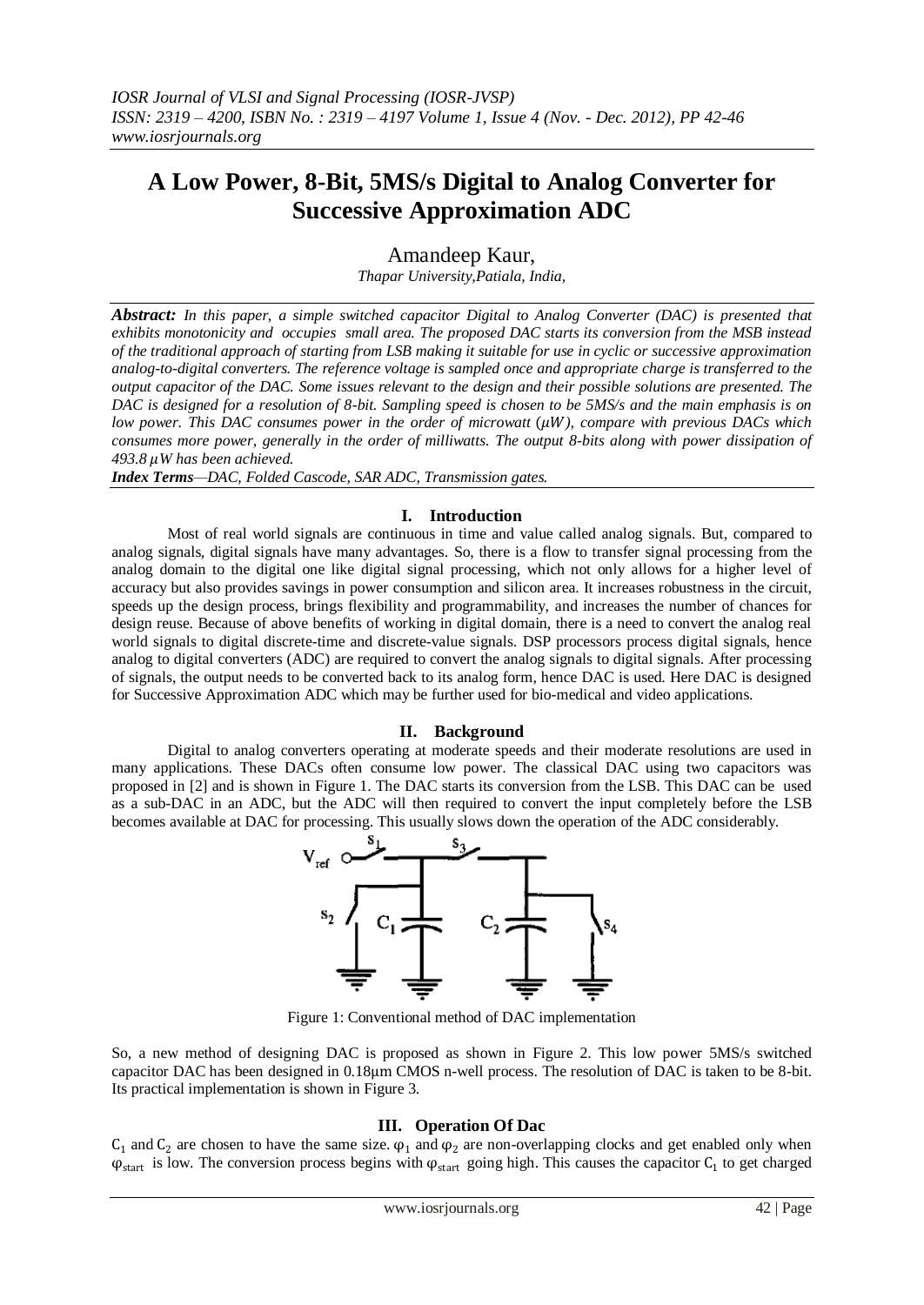to the reference voltage,  $V_{ref}$ . Once  $\varphi_{start}$  goes low,  $\varphi_1$  and  $\varphi_2$  get enabled. Firstly,  $\varphi_1$  turns on which results in charge sharing between C<sub>1</sub> and C<sub>2</sub> and hence C<sub>2</sub> gets charged to  $\frac{V_{ref}}{2}$ .



Figure 2: Proposed DAC structure

The incoming data stream is fed to the DAC with MSB facing first. If the current bit, d, is a 1, the charge which is hold by  $C_2$  is transferred to the integrator. If the bit d is 0, then the capacitor  $C_2$  is discharged to ground. This process continues until the LSB is reached. In each and every cycle, charge is transferred in quantities from the "master" capacitor  $C_1$  to  $C_2$  and hence either integrated with output or discarded to ground in exact correspondence with the bit under conversion. For an N-bit DAC, number of clock cycles required are N to finish the conversion, hence is widely used as an important component in Successive Approximation ADC. At the end of N cycles, the output is available at the output of op amp. All the switches are implemented by using transmission gate.



Figure 3: Practical implementation of DAC

| IV. | <b>Dac Design Specifications</b> |  |
|-----|----------------------------------|--|
|-----|----------------------------------|--|

| Table 1: Various design parameters of DAC |                                     |  |  |  |  |
|-------------------------------------------|-------------------------------------|--|--|--|--|
| <b>Parameters</b>                         | <b>Values</b>                       |  |  |  |  |
| <b>Technology</b>                         | <b>Cadence UMC 180nm Technology</b> |  |  |  |  |
| <b>Supply voltage</b>                     | 1.8V                                |  |  |  |  |
| <b>Power</b>                              | $<$ 500 $\mu$ W                     |  |  |  |  |
| <b>Resolution</b>                         | 8-bits                              |  |  |  |  |
| <b>Sampling speed</b>                     | 5MS/s                               |  |  |  |  |

## **V. Op-Amp For Dac**

Out of various op amp architectures folded cascode op amp is best suited for switched capacitor applications. So, folded cascode op amp is designed keeping in view the total power consumption of DAC is less than 500μW. This power is distributed between op amp and switches, since folded cascode consume more power than the other op amp configurations, hence power budget is divided as 400 μW plus 100 μW.

Circuit diagram of folded cascode op amp is shown in Figure 4. With the given power constraint of op amp, the typical corner analysis of op amp gives power consumption of 306.5 μW. The op amp is made to run at all process corners. Gain and phase plot of op amp is shown in Figure 5 and Figure 6 respectively. The designed op amp meets all the desired specifications. Since resolution of DAC is 8-bit, hence the op amp should have minimum gain of 54.18 dB. Theoretical gain of folded cascode op amp is given by:

 $|A_v| \approx \{[(g_{m1} + g_{mb3})r_{03}(r_{01} + r_{05})] \| [(g_{m7} + g_{mb7})r_{07}r_{09}]\}.$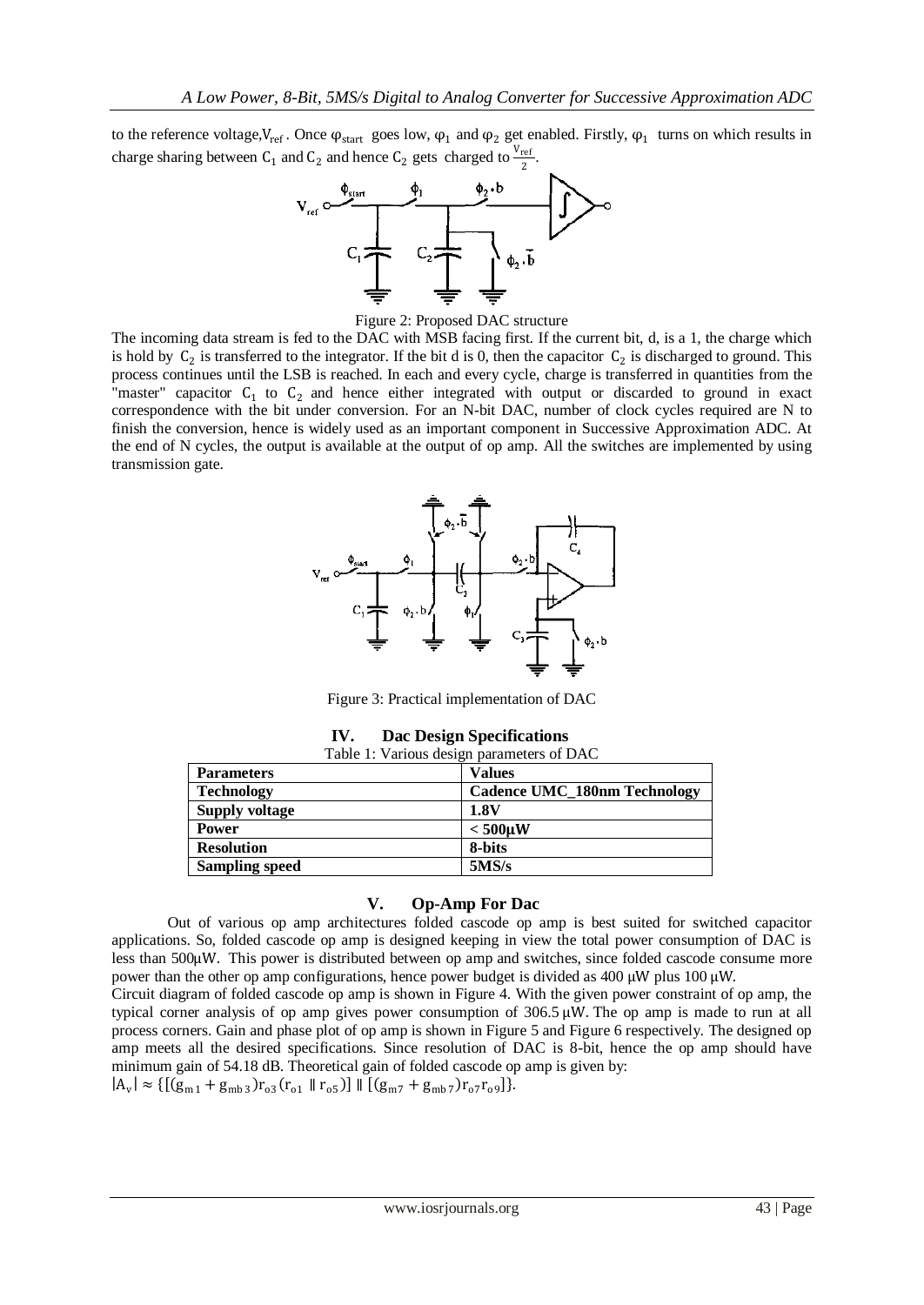

Figure 4: Folded Cascode op amp. Designed op amp provides gain and phase of 62.61 dB and 82.7° respectively.



**VI. Switch For Dac**

Given DAC uses transmission gate as a switch. The sampling speed of DAC is given by two factors: the on-resistance of the switch and the value of the sampling capacitor.



Figure 6: Phase plot of op amp.

Thus, to achieve a high speed, a switch with large aspect ratio and a small capacitor must be used. The value of  $R_{on}$  i.e. the on-resistance is given by

 $R_{on} = \mu_n C_{ox} \frac{W}{I}$  $\frac{M}{L}(V_{DD} - V_{TH})^{-1}$ . Plots of on-resistance of NMOS and PMOS device as a function of input voltage is shown in Figure 7.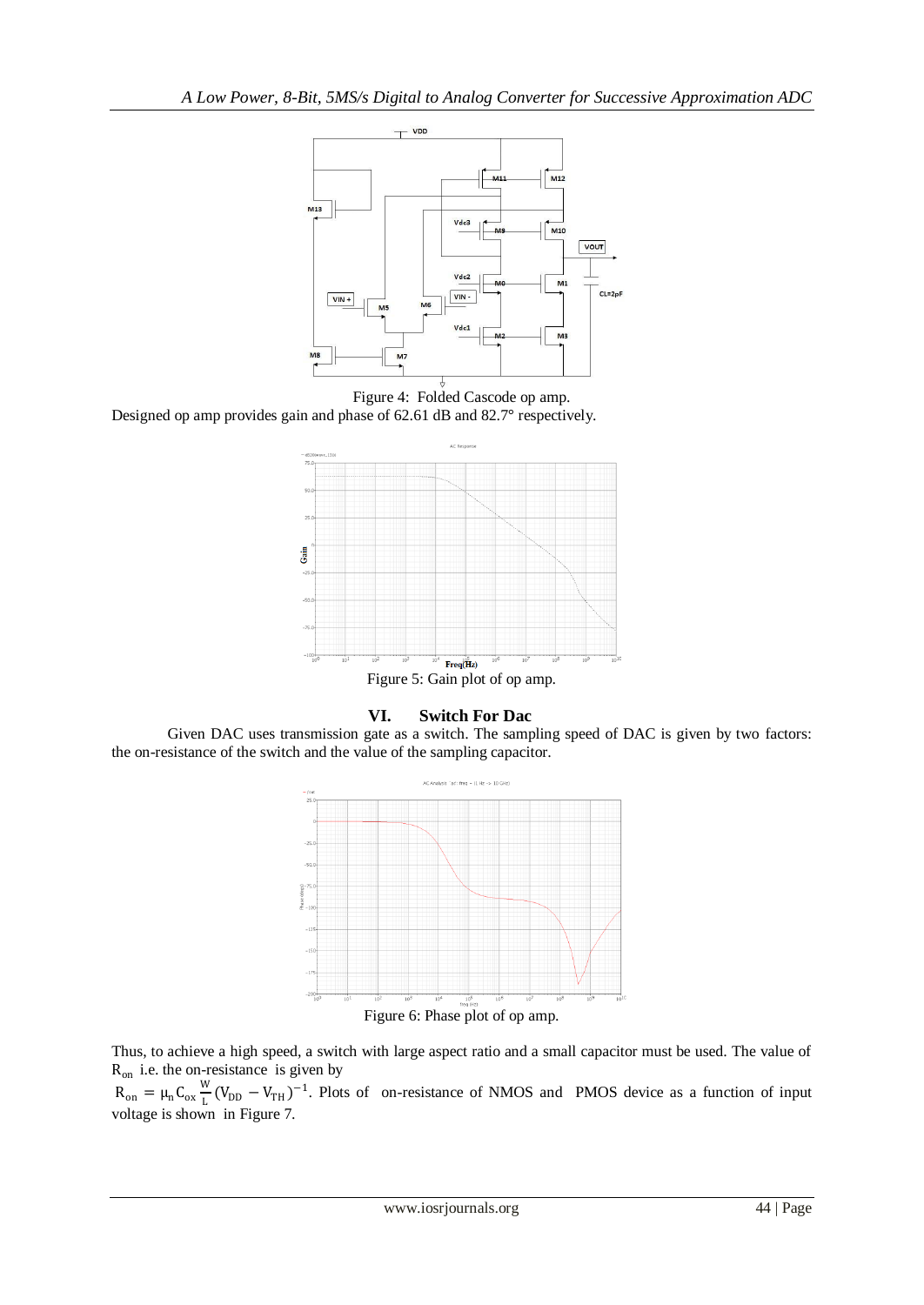

Figure. 7: On-resistance of (a) NMOS and (b) PMOS devices as a function of input voltage In order to accommodate greater voltage swings in a sampling circuit, it is observed that a PMOS switch exhibits an on-resistance that decreases as the input voltage becomes more positive [Figure 7(b)]. It is then possible to employ "complementary" switches so as to allow rail-to-tail swings. Circuit implementation of transmission gate is shown in Figure 8.

#### **VII. Switch Designing**

The product of the ON-resistance and the capacitive load of the transistor determine the bandwidth. Using, the sampling frequency to be 5Ms/s, the values of R and C can be calculated and hence, the aspect ratio of MOSFET.



Figure 8: (a) Complementary switch, (b) on-resistance of complementary switch.

Transmission gates are used as a switch which encounters two main problems: clock feed-through and charge injection. These problems are reduced to minimum by replacing capacitor  $C_1$  in Figure 2 by the circuit shown in Figure 9. Now during  $\varphi_{start}$  the reference voltage V<sub>ref</sub> is sampled as before. Again, the circuit looks the same during phase  $\varphi_1$ . However, in phase  $\varphi_2$  at which the voltage on  $C_2$  is being processed, the master capacitor  $C_1$  is placed in the feedback loop of an op amp which forces the voltage across  $C_1$  to remain constant and maintain its level. Any perturbations due to charge injection or charge loss from  $C_1$  are compensated by the op amp. As a result of this, the charge corresponding to the reference voltage sampled across  $C_1$  at the beginning of the conversion process can be hold more accurately. Output of DAC using this proposed method for reducing charge leakage is shown in Figure 10. The DAC is designed for low power consumption. Present work on DAC consumes the power in the order of milli-watts, but this DAC consumes very low power of 493.8  $\mu$ W.

| Table 2: Various performance parameters |      |               |       |      |                |  |  |
|-----------------------------------------|------|---------------|-------|------|----------------|--|--|
|                                         | [6]  | [7]           | [8]   | [9]  | This           |  |  |
|                                         |      |               |       |      | work           |  |  |
| Technolog                               | 0.35 | $0.5^{\circ}$ | 0.35  | 0.35 | $0.18 \,\mu m$ |  |  |
| у                                       | μт   | μт            | µт    | µт   |                |  |  |
| Resolution                              | 10   | 10            | 10    | 14   | 8              |  |  |
| Conversion                              | 200  | 400M          | 25MS  | 5MS/ | 5MS/s          |  |  |
| speed                                   | MS/s | S/s           | /s    | s    |                |  |  |
| Input range                             |      | 0.5           |       |      | $0.6 - 1.3$    |  |  |
|                                         |      | $V_{pp}$      |       |      |                |  |  |
| Supply                                  | 3V   | 3.3V          | 3V    | 3V   | 1.8V           |  |  |
| voltage                                 |      |               |       |      |                |  |  |
| Power                                   | 61m  | 90m           |       | 7mW  | 493.8          |  |  |
| consumptio                              | W    | W             |       |      | $\mu$ W        |  |  |
| n                                       |      |               |       |      |                |  |  |
| Gain                                    | 65d  |               |       | 90dB | 62.61dB        |  |  |
|                                         | B    |               |       |      |                |  |  |
| Load                                    | 50pF | 0.5pF         | 3.2pF |      | 2pF            |  |  |
| capacitance                             |      |               |       |      |                |  |  |

| VIII.<br><b>Performance Comparison</b> |  |
|----------------------------------------|--|
|----------------------------------------|--|